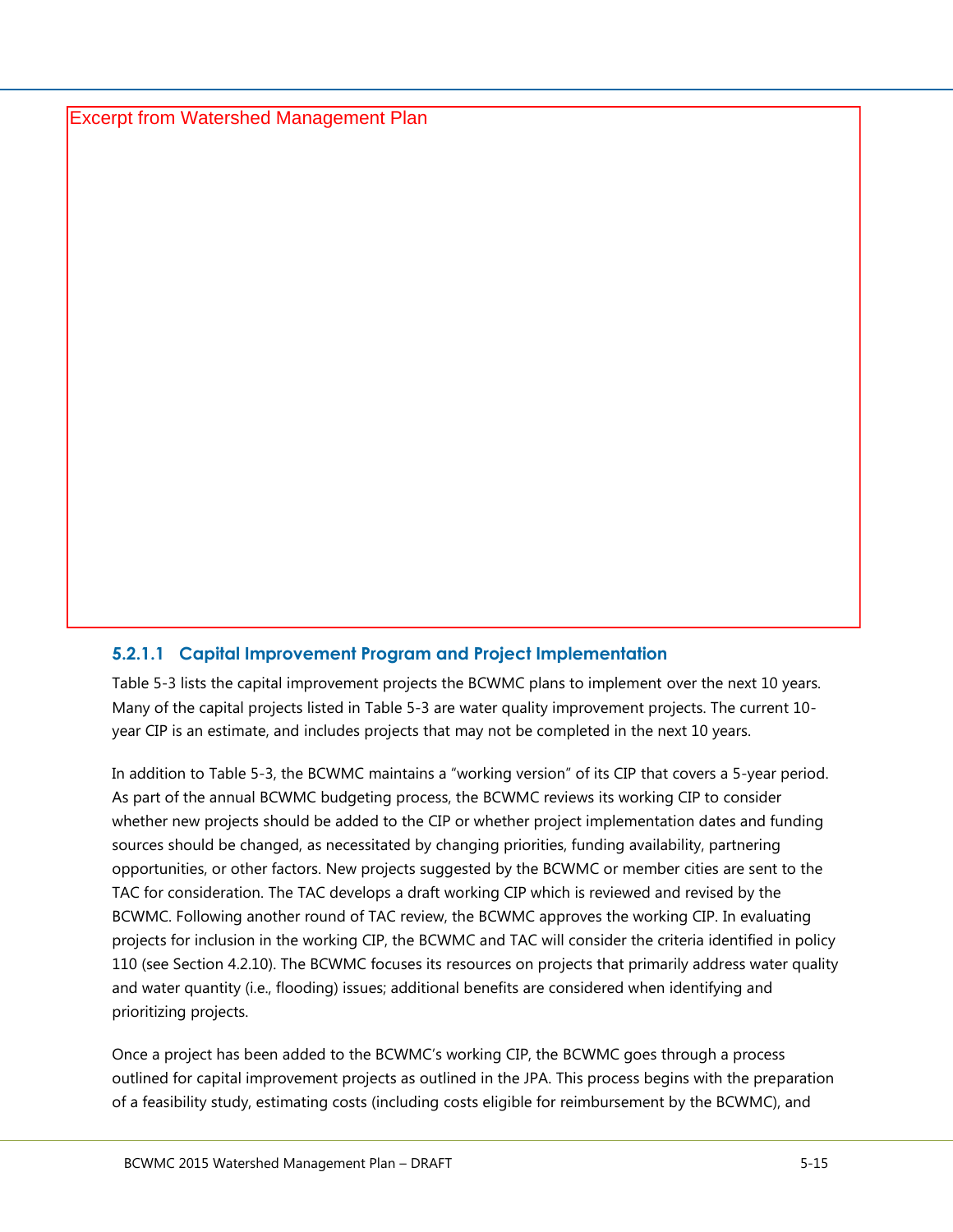issuing a report on the proposed project. Project-related costs incurred by member cities and eligible for reimbursements are listed in [Table 5-1](#page-1-0) (see policy 122, see Section 4.2.10).

| Project costs eligible for reimbursement from<br><b>BCWMC:</b>                                                                                             | Other project costs that will be considered for whole or<br>partial reimbursement on a project by project basis*:                              |
|------------------------------------------------------------------------------------------------------------------------------------------------------------|------------------------------------------------------------------------------------------------------------------------------------------------|
| Feasibility study costs                                                                                                                                    | Easement acquisition                                                                                                                           |
| Pre-project planning, monitoring (e.g., fish surveys,<br>feasibility study review/follow-up)                                                               | Property acquisition                                                                                                                           |
| Plan amendment costs                                                                                                                                       | Utility relocation                                                                                                                             |
| Grant application & administration costs                                                                                                                   | City improvements associated with the project but not<br>directly tied to the goals of the BCWMC (e.g. trails,<br>pedestrian bridges, signage) |
| Permitting costs and fees                                                                                                                                  | Contaminated soils/groundwater remediation                                                                                                     |
| Engineering and design costs (plans & specs)                                                                                                               | City staff time and expenses (if not requested prior to<br>levy certification)                                                                 |
| <b>Construction costs</b>                                                                                                                                  | Wetland mitigation or replacement                                                                                                              |
| Project bidding & advertising fees                                                                                                                         | Art/aesthetic improvements directly associated with the<br>project                                                                             |
| Construction administration & observation costs                                                                                                            |                                                                                                                                                |
| Warranty period monitoring costs - e.g., wetland<br>monitoring, vegetation monitoring, post-construction<br>inspection                                     |                                                                                                                                                |
| City staff time and expenses (if requested prior to levy<br>certification)                                                                                 |                                                                                                                                                |
| Other BCWMC administration and engineering time,<br>including tracking CIP project budget, engineering plan<br>review and reviewing reimbursement requests |                                                                                                                                                |
| Transfer to BCWMC administrative fund for CIP<br>administrative expenses, as designated by the<br>Commission                                               |                                                                                                                                                |

<span id="page-1-0"></span>**Table 5-1 Project Costs Eligible for BCWMC Reimbursement**

\*The BCWMC will consider the cost effectiveness of the project including the cost per pound of pollutant removal relative to guidance to be established by the BCWMC (for water quality projects), along with partnerships, grant opportunities, and other factors in determining reimbursement of other project costs.